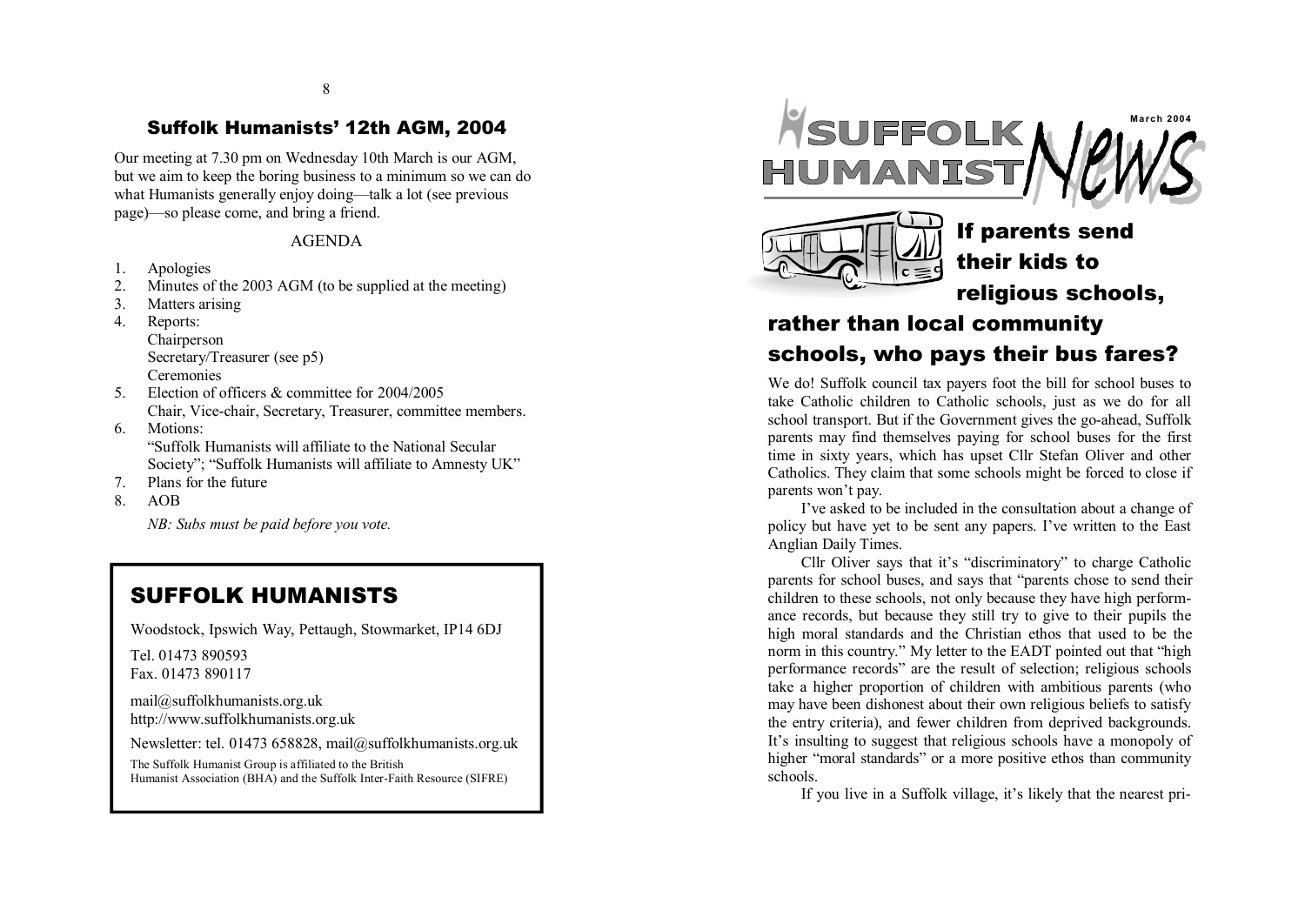mary school is a Church voluntary-aided school. If you'd rather send your children to a secular county primary school further away, you have to pay their travel costs (that's if you can get a place). So who's being discriminated against?

It costs £14 million a year for Suffolk school transport. Local authorities are under increasing pressure to keep the council tax down, which is why SCC wants to charge for the buses. If you're a Suffolk County Council tax payer, contact your county councillor and let him or her know how you feel about the school transport issue and whether religious parents ought to get preferential treatment Ask for a briefing paper (tel. 01473 658828) if you're not sure of your facts. You can get your councillor's contact details through the council website—http://www.suffolkcc.gov.uk—or by phoning councillor services on 01473 584160.

## Suffolk Humanists are online again

Our website is back online, after a long absence. The school bus issue is featured on www.suffolkh[umanist](http://www.suffolkhumanists.org.uk)s.org.uk. If you don't have a computer, you can access the internet at any public library where the staff will help novice surfers. We're also included in the Suffolk & Essex county libraries data bases and the Phone Book, under "H" for Humanism.

If anyone you know asks about Humanism and has a computer, point them in the direction of our website. Whether or not you're online, if you have any suggestions for website content, please let us know.



## Humanism in the East Anglian

The East Anglian Daily Times may not be keen to publish our letters, but they did feature an article about Humanism on March 2nd as the last of a series by Alison Withers (who consulted me) about the Suffolk "faiths" in the Suffolk Inter-Faith Resource, though she made it clear that Humanism isn't a "faith" . *MN*

### **M a rch meeting**

We'll meet at 7.30 pm on 10th March at Castle Hill Community Centre. Phone 01473 890593/658828 for lifts or offers of lifts, or for directions. Please bring friends and raffle prizes. After a short AGM, we'll break for refreshments, and then ...

"If I ruled the world" - If you could have your own way, what edict would you declare to make the world a better place? It can have local, national or international effect. Come prepared to explain what you'd do, if you could.

Apologies if you've heard this before, but it made me laugh...

The following is the transcript of an actual radio conversation in October 1995, between a US Navy ship and The British authorities, near the coast of England. The transcript was released by the MoD *on 1 0/10/95*.

BRITISH: Please divert your course 15 degrees to the South, to avoid collisi o n.

US NAVY: Recommend you divert YOUR course 15 degrees to the North, to avoid a collision.

BRITISH: Negative. You will have to divert your course 15 degrees to the South to avoid a collision.

US NAVY: This is the Captain of US Navy ship. I say again, divert YOUR course.

BRITISH: Negative. I say again. You will have to divert your course.

US NAVY: THIS IS THE AIRCRAFT CARRIER USS LINCOLN, THE SECOND LARGEST SHIP IN THE UNITED STATES' AT-LANTIC FLEET. WE ARE ACCOMPANIED BY THREE DE-STROYERS, THREE CRUISERS, AND NUMEROUS SUPPORT VESSELS. I DEMAND THAT YOU CHANGE YOUR COURSE 15 DEGREES NO RT H. T HAT'S 15 DEG REE S NO RT H, OR COUNTER MEASURES WILL BE UNDERTAKEN TO EN-SURE THE SAFETY OF THIS SHIP.<br>BRITISH: We are a lighthouse. (Expletive deleted) off!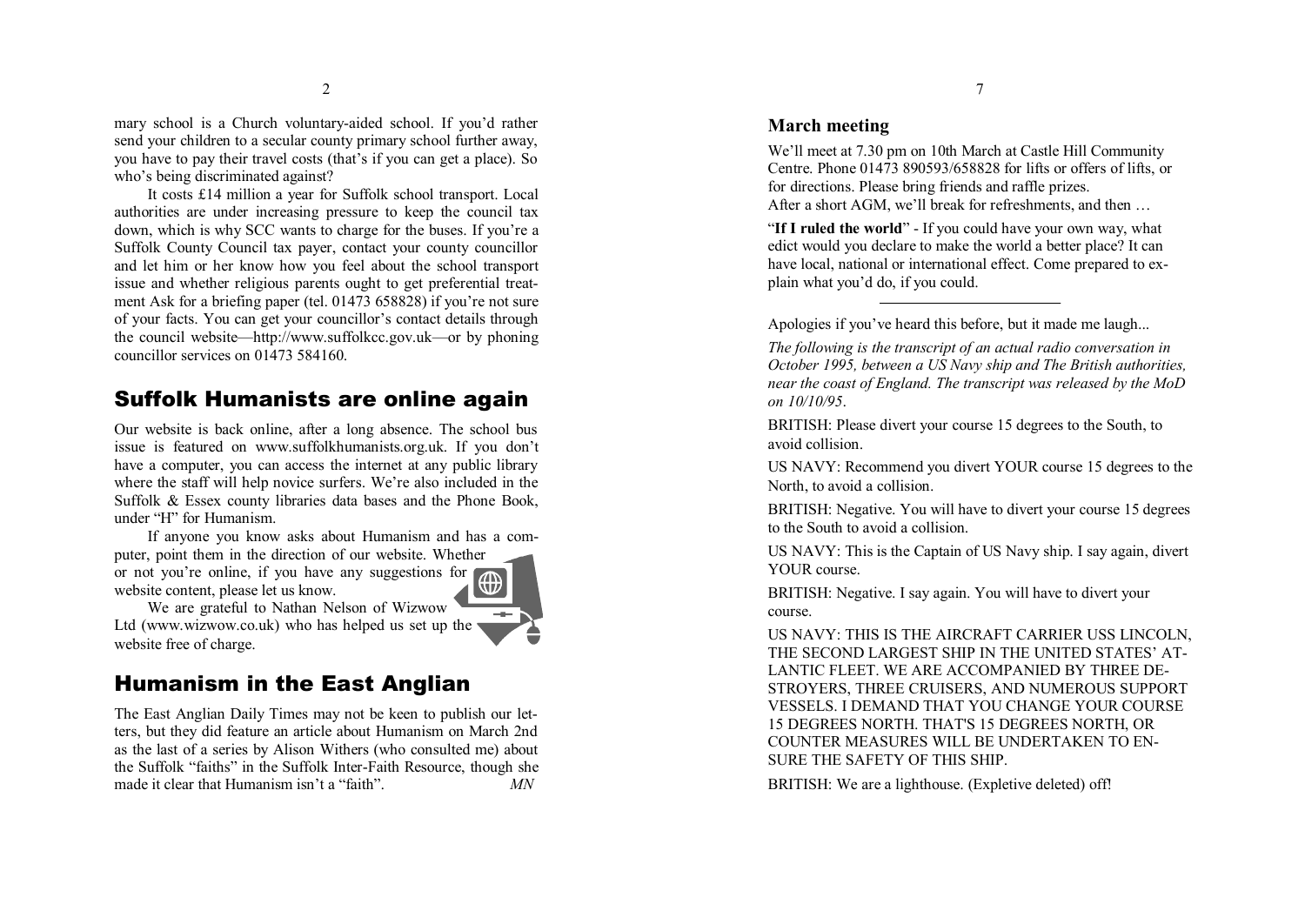months into the current year and would like to record my thanks to Barry Fowler for his work as our former treasurer.

Our new banking arrangements allow for the receipt of subscriptions by standing order, something that would make life easier<br>for everyone, including your treasurer who will not have to send out<br>so many reminders! A mandate is being sent with the newsletter.<br>Could I please ask th

able at the AGM but last year we had a credit balance of £532.14<br>and as at the end of February 2004 that had dropped to £208.38.<br>This can largely be accounted for by exceptional items such as the<br>Cemeteries and Crematorium bursed by the celebrant's team in respect of printing and other sun dry charges which has yet to be calculated. Once again I find my-<br>self thanking Michael Imison who kindly donated the fee from his first funeral towards the cost of our stand at the Open Day, which was a great success.

## **Thought s fo r the Day on B BC Radio Suffolk**

The next Humanist 'thoughts' from Margaret Nelson and David Mitchell will be at about  $7.20$  am on 13th & 19th

*95.5, 9 5.9, 10 3.9 & 10 4.6 fm* 

learn about Humanism in RE



5th, 10th & 27th May. "Atheism to be taught in schools", is the sort of headline guaranteed to get the religionists in a tizzy, and it did. It was about the proposed National Framework for RE being devised by the Qualifications & Curriculum Authority (QCA), which advises that children should be taught about atheism and Humanism and religions other than the six world faiths. The proposed framework will offer a model of good practice. It isn't proposed that children should be taught to be atheists, but that they should learn about atheism. I'm glad to report that children in Suffolk schools already

. *MN* 

## Amne s ty

#### *Mic h a e l Imison*

Sue Harrington-Spier from Amnesty spoke at our January meeting. She began by saying that it's easy for westerners, especially white Christian westerners, to take human rights for granted. We may lose sleep over problems at work or even where to go for holidays or what to eat, but our privileges include freedom to vote, to protest and to receive state aid in case of need. Elsewhere, people are rou-

tinely imprisoned and tortured for claiming these rights. Amnesty seeks to redress this balance. It is international and independent of any government, political ideology, economic inter est or religion and has over <sup>a</sup> million members world wide. It has four main areas of activity:

- It works for the release of prisoners of conscience
- It asks for fair and prompt trials for political prisoners
- It campaigns to abolish the death penalty and other cruel and degrading punishment.
- It works to end extra-judicial executions and disappearances.

As an example of human rights abuses, Sue described the little known case of Uzbekistan under the ruthless dictatorship of Islam Karimov. Karimov was in place as the leader of the Communist party when Uzbekistan achieved independence from the Soviet Union in 1991. The Soviets had provided the Uzbeks with the largest armed forces in Central Asia and had also moved strongly to suppress the growing Islamic opposition to

the regime. In the presidential election that followed Karimov was returned by preventing most of the opposition groups from fielding candidates. In 1995 a referendum allowed him to extend his term of office until 2000 when he was re-elected unopposed. A further referendum in 2002 extended his new term from five to seven years. Western observers said this vote was neither free nor fair. In 2003 a decree was passed rendering the President immune from prosecution.



*President Islam Karimov*